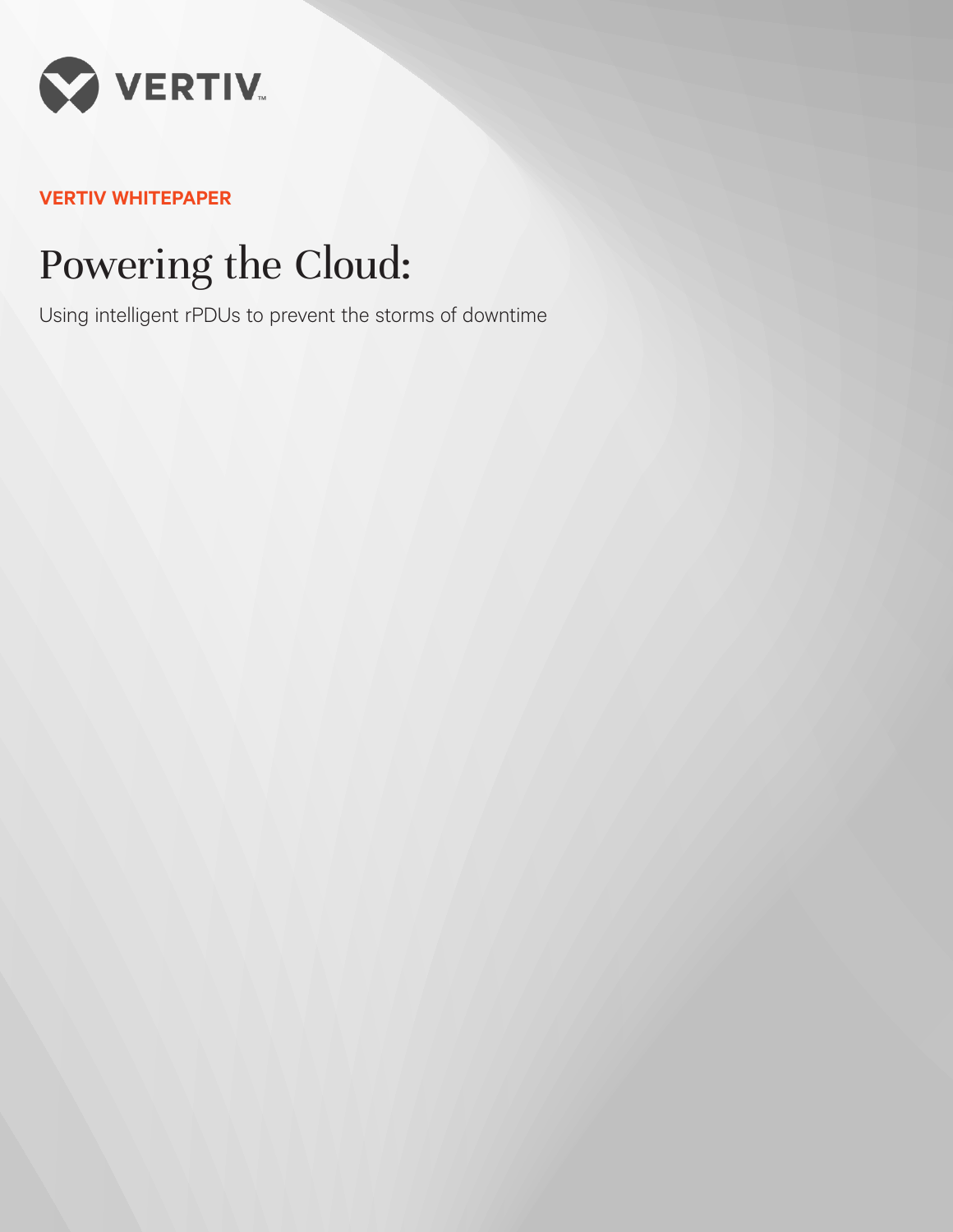### **Introduction**

Cloud adoption is at an all-time high, and increasing. According to RightScale's 2016 State of the Cloud Survey, private, public and hybrid cloud migration has risen significantly in the past year1 . Meanwhile, The Wall Street Journal estimated that more than one-third of all companies will have at least one public cloud workload by 20182.

Many business stakeholders are being drawn to the cloud for its implicit benefits: scalability, resiliency, enhanced potential for collaboration, lower overhead (for public deployments) and more remote capabilities.



While it is hard to find fault with many of these benefits, there is one concern that has cropped up on occasion, and its impact has been felt by organizations with even the deepest pockets: data center downtime. In particular, downtime that results from power failures has wreaked havoc on organizations in all industries, costing as much as \$7,900 each minute, according to the [Ponemon Institute.](https://www.vertiv.com/globalassets/documents/reports/2016-cost-of-data-center-outages-11-11_51190_1.pdf) Now more than ever, the importance of optimized power infrastructure in the data center is mission critical.

### **Cloudy With A Chance Of Storms**

There have been several notable instances of power-related downtime affecting data centers. For example, in August 2016, Delta Airlines experienced an outage at one of its main data centers in Atlanta. All of the airliner's computer systems were subsequently knocked offline throughout the world, resulting in the cancelation of 740 flights and delays for thousands more. It was later revealed that the downtime resulted from a power failure in what MJ Shoer, CTO at Internet & Telephone, LLC, later identified as a private-cloud data center<sup>3</sup>.

Delta is hardly alone in these trials and tribulations. In January,

2016, a power failure at one of Verizon's data centers precipitated several hours of downtime for JetBlue, resulting in delayed flights across the U.S.4. That same month, GitHub's cloud facility also experienced a power failure that led to downtime5.



With power-related downtime causing so much damage to so many organizations across industries, the importance of meticulous power management is apparent. There are a myriad of external factors that are beyond cloud data center managers' control. With that in mind, anything less than perfection in data center power infrastructure simply is not good enough.

## **Better Power Management Starts At the rPDU Level**

Aptly named, rack power distribution units (rPDUs) are responsible for rack power distribution in data centers. The importance of this role cannot be overstated. Regardless of whether your equipment is running on its primary power source, or a secondary uninterruptible power supply (UPS), it is rPDUs that, at a minimum, help data center managers achieve the following at the rack level:

- Balanced power distribution
- Billing-grade accuracy of power usage
- Power consumption metrics with monitoring

All of the above are fairly basic features that are essential just for keeping the lights on in standard data centers. While this is a start, the minimum simply is not enough for today's everevolving, dynamic cloud data centers.

# **High-Maintenance Facilities Call for High-Functioning rPDUs**

Cloud facilities, especially public cloud environments, are in a somewhat unique situation in that operational integrity depends on the infrastructure's acumen for quick adaptation to changes. The ability to swiftly and efficiently increase workloads is a significant benefit for clients, but it is also a complicated endeavor that falls on facility operators' shoulders.

For instance, because of the flexibility that cloud facilities are expected to support, the need to add and remove equipment may arise more regularly. As this happens, facility technicians will need, at a minimum, an intuitive means to locally identify power loads. To this end, the use of color-coded power strips has proven an effective method for helping operators easily identify supply feeds. Drilling down further, some intelligent rPDUs provide color-coding for the output phases/circuits to assist with simplified load-balancing. Simply by glancing at the rPDUs, technicians can get a sense of how load is being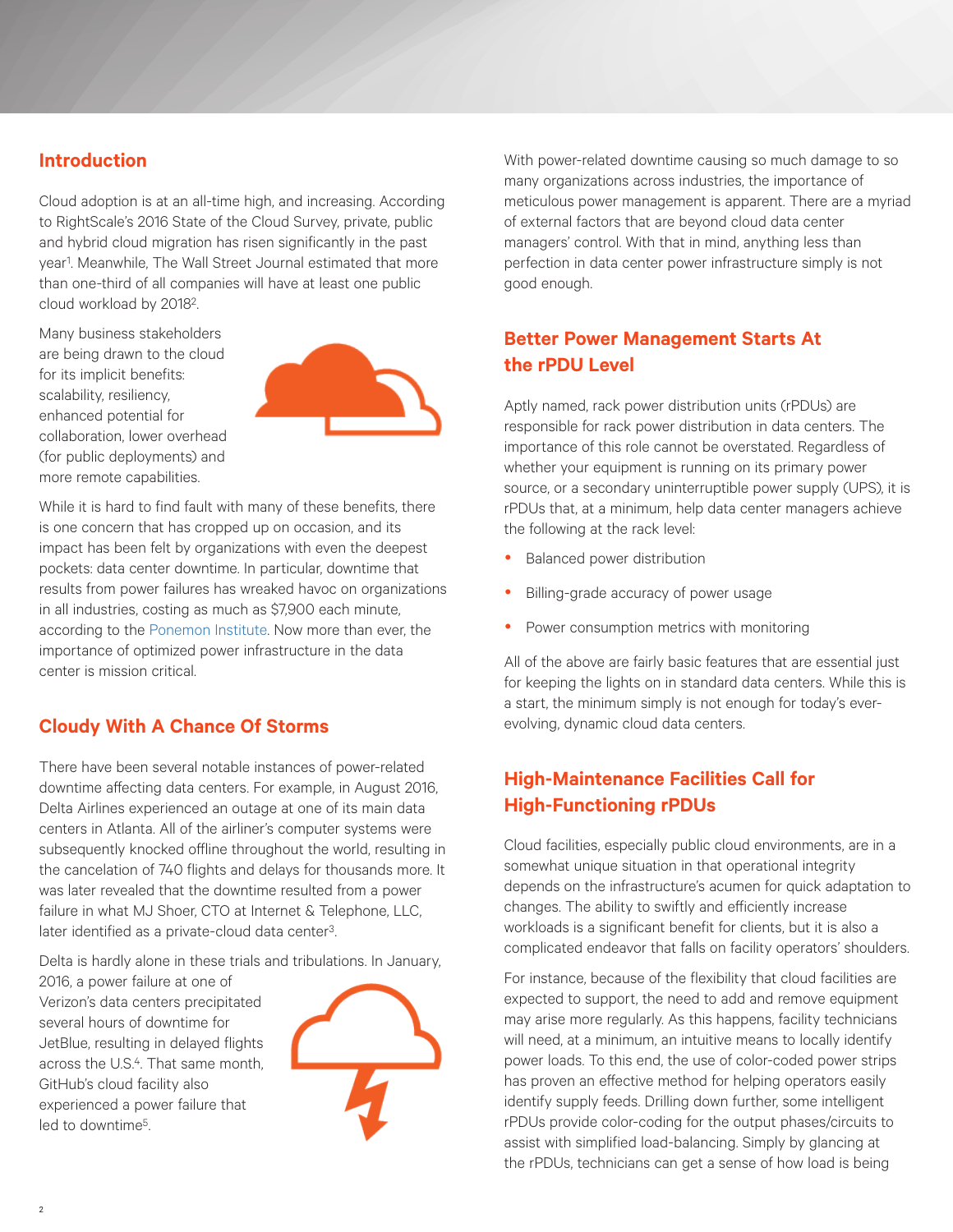



distributed by referencing the rPDU phase/ circuit color-coding to help determine where additional equipment can be connected.

# *The ability to swiftly and efficiently increase workloads is a significant benefit for clients.*

### **Understanding the Importance of rPDU Intelligence**

Color coding your rPDUs is important, but powering today's dynamic cloud facilities while mitigating the looming threat of power-related downtime requires more than that. According to TechTarget's senior technology editor, Stephen J. Bigelow, how we define "PDU" has evolved<sup>6</sup>. Today's data centers, says Bigelow, need to be "power-aware" facilities.

Several factors have led to this requirement, not the least of which is the increase in high-density facilities as new bytes of data are created by the quintillion every single day. Powering a data center costs a lot of money, which means that every watt should be put to good use. Being able to track

consumption with granularity will allow managers to pinpoint energy-inefficient systems, which, according to Bigelow, "are prime candidates for replacement during the next technology refresh cycle."

On top of that, working with dense power loads leaves little room for error, which puts more pressure on data center operators to get power management just right. Accidentally overload a single rPDU, and you run the risk of causing downtime for critical equipment within the rack.

Achieving energy efficiency and circumventing storms of downtime in a data center facility requires intelligent rPDUs. These can be defined as rPDUs that offer all of the following features and functionality:

- Remote monitoring for at-a-glance, detailed power usage metrics regardless of the operator's location
- Local display to allow technicians to quickly view rPDU available capacity
- Individually remotely managed outlets that allow an operator to switch outlets on/off as required
- Fast and easy upgrade options with hot swappable rPDU intelligence units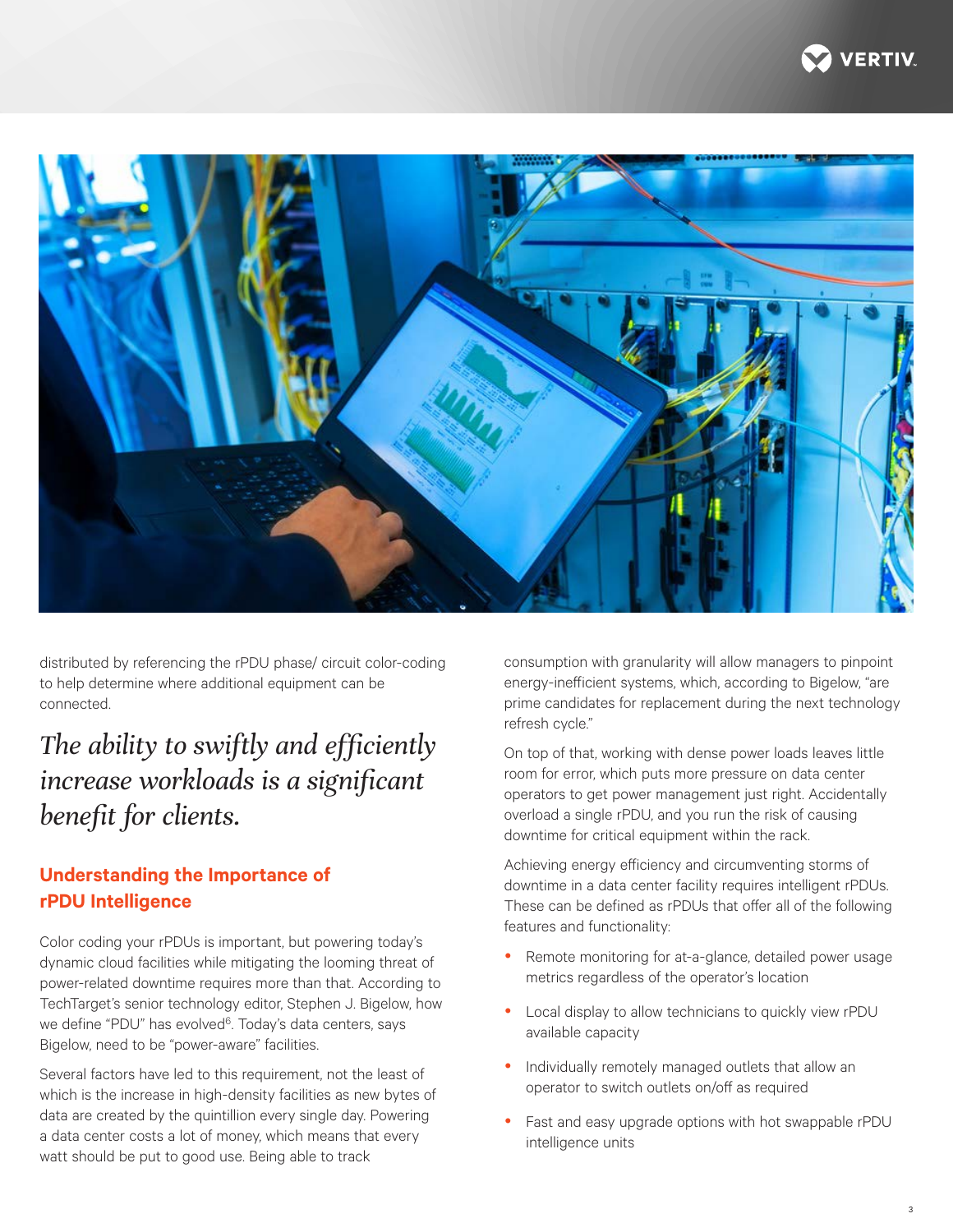- Optional environmental monitoring at the rPDU level (temperature, humidity, etc.)
- Alarming capabilities based on user-specified thresholds

This level of intelligence allows operators to power the cloud without having to weather storms of downtime that cost businesses billions of dollars.



### **Conclusion**

By the end of 2016, Gartner estimates that the market for the public cloud alone will exceed \$200 billion7. Meanwhile, private and hybrid cloud deployments continue to increase year-overyear, according to RightScale. The demand for cloud is palpable, and the space is primed for unprecedented growth.

Start making sure that your organization has the power infrastructure in place to capitalize on this trend. Don't let power inefficiencies in your facility rain on your parade.

#### **About Vertiv GeistTM**

We produce high quality products while providing you with superior service and value. Whether it is providing excellent customer service or implementing new technologies, Vertiv Geist promotes innovation, quality and satisfaction in all aspects of business.

#### **Design, Assembly and Testing**

- On-site engineering, reliability, conformance and compliance labs allow us to design, manufacture and ship rPDUs so they arrive when you need them.
- Each new unit is built and approved in our labs before being released to production.
- Every unit is 100% tested for reliability and functionality.

#### **Fully Compliant — Worldwide Approvals**

• Conformance labs with a dedicated compliance and reliability engineering team ensure conformance to global standards for safety, reliability and accuracy.

#### **Largest rPDU Selection in the Industry**

- rPDUs stocked in the channel for immediate availability.
- Standard units are built-to-order and shipped in 3 to 5 business days.
- Engineer-to-Order units designed to meet your unique specifications shipped in as little as 2 to 3 weeks.

#### **Sources**

1 [http://www.rightscale.com/blog/cloud-industry-insights/]( http://www.rightscale.com/blog/cloud-industry-insights/cloud-computing-trends-2016-state-cloud-surv) [cloud-computing-trends-2016-state-cloud-survey]( http://www.rightscale.com/blog/cloud-industry-insights/cloud-computing-trends-2016-state-cloud-surv)

2 [http://blogs.wsj.com/cio/2016/09/15/]( http://blogs.wsj.com/cio/2016/09/15/cloud-adoption-among-large-companies-set-to-accelerate-mckinsey) [cloud-adoption-among-large-companies-set-to-accelerate-mckinsey]( http://blogs.wsj.com/cio/2016/09/15/cloud-adoption-among-large-companies-set-to-accelerate-mckinsey)[studies-find/]( http://blogs.wsj.com/cio/2016/09/15/cloud-adoption-among-large-companies-set-to-accelerate-mckinsey)

3 [http://www.seacoastonline.com/news/20160814/](http://www.seacoastonline.com/news/20160814/lessons-from-delta-airlines-it-outage) [lessons-from-delta-airlines-it-outage](http://www.seacoastonline.com/news/20160814/lessons-from-delta-airlines-it-outage)

4 [http://www.datacenterknowledge.com/archives/2016/01/14/](http://www.datacenterknowledge.com/archives/2016/01/14/verizon-data-center-outage-delays-jetblue-fli) [verizon-data-center-outage-delays-jetblue-flights/](http://www.datacenterknowledge.com/archives/2016/01/14/verizon-data-center-outage-delays-jetblue-fli)

5 [http://www.datacenterknowledge.com/archives/2016/01/29/](http://www.datacenterknowledge.com/archives/2016/01/29/data-center-power-outage-brings-down-github/) [data-center-power-outage-brings-down-github/](http://www.datacenterknowledge.com/archives/2016/01/29/data-center-power-outage-brings-down-github/)

6 [http://searchdatacenter.techtarget.com/tip/](http://searchdatacenter.techtarget.com/tip/What-is-a-PDU-in-an-intelligent-energy-aware-data-center) [What-is-a-PDU-in-an-intelligent-energy-aware-data-center](http://searchdatacenter.techtarget.com/tip/What-is-a-PDU-in-an-intelligent-energy-aware-data-center)

[7 http://www.gartner.com/newsroom/id/3188817]( http://www.gartner.com/newsroom/id/3188817)